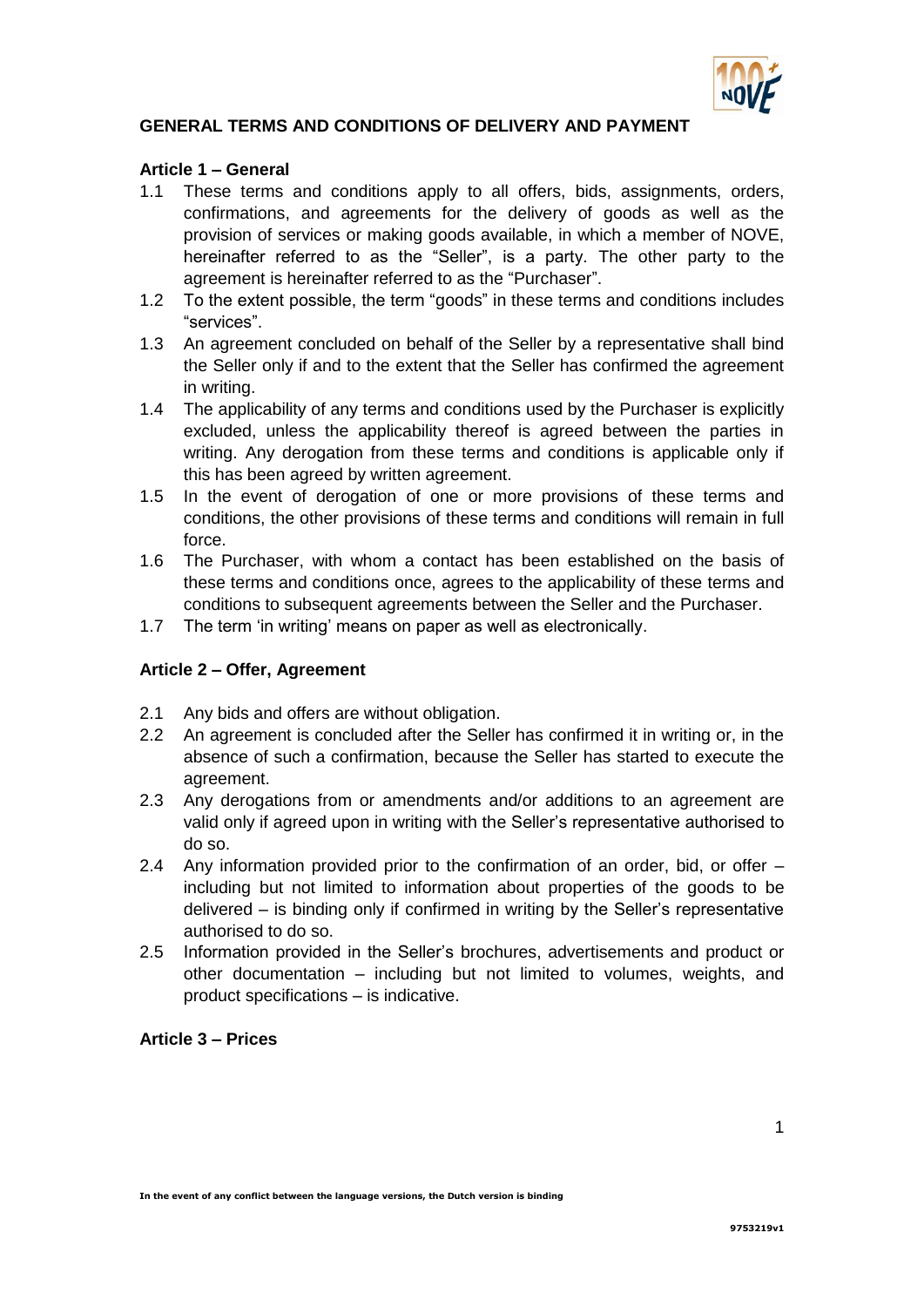

- 3.1 The Seller's prices are based on the prices for raw materials, wages, taxes, duties, levies, charges, and freight current at the time when the agreement was concluded, as well as all other cost factors in the Netherlands and abroad.
- 3.2 If, after the conclusion of the agreement, changes occur in the pricing factors referred to in the preceding paragraph – even if these changes are caused by circumstances unforeseen upon conclusion of the agreement – the Seller has the right to change the prices agreed accordingly.
- 3.3 All prices and/or rates stated by the Seller are in euros and excluding VAT, unless explicitly stated otherwise. If the goods are supplied to the Purchaser exempt from VAT and/or excise duty at the Purchaser's request, the Purchaser is responsible for holding the required license and fully waives the Seller regarding the supply against the imposition (or supplementary imposition) of VAT and/or excise duty and/or other duties and levies imposed by operation of law.
- 3.4 The Seller has the right to apply a late payment surcharge or a prompt payment discount.

## **Article 4 – Delivery Period**

- 4.1 The delivery period stated by the Seller is indicative and should not be considered final unless explicitly agreed otherwise. A period does not start until after the Seller has received all the necessary data, documents and payment/advance payment agreed.
- 4.2 In addition, the delivery period applies subject to undisturbed working situation and replenishment of stocks of materials, undisturbed transport, and timely delivery by the Seller's suppliers to enable the Seller to comply with the delivery period.
- 4.3 Exceeding the delivery period does not entitle the Purchaser to terminate the de agreement. To the extent that a right of termination exists, termination must be effected in writing and within five days after expiry of the delivery period and only if the Seller is in default.
- 4.4 Exceeding the delivery period never entitles the Purchaser to claim compensation, nor to fail to fulfil any obligation ensuing from the agreement.
- 4.5 In the articles 4.2, 4.3, and 4.4, the term 'delivery period' means the period agreed, to the extent that it is final, and otherwise the period legally set for the delivery by the Purchaser in its notice of default.
- 4.6 Goods not taken in possession by the Purchaser after expiry of the delivery period remain available to the Purchaser and will be stored by the Seller at the Purchaser's risk and expense. This does not affect the Purchaser's payment obligation.

### **Article 5 – Delivery, Transport**

5.1 Delivery takes place on the basis of the delivery condition Ex Works [Seller's location] (Incoterms, latest version), unless the parties explicitly agree on a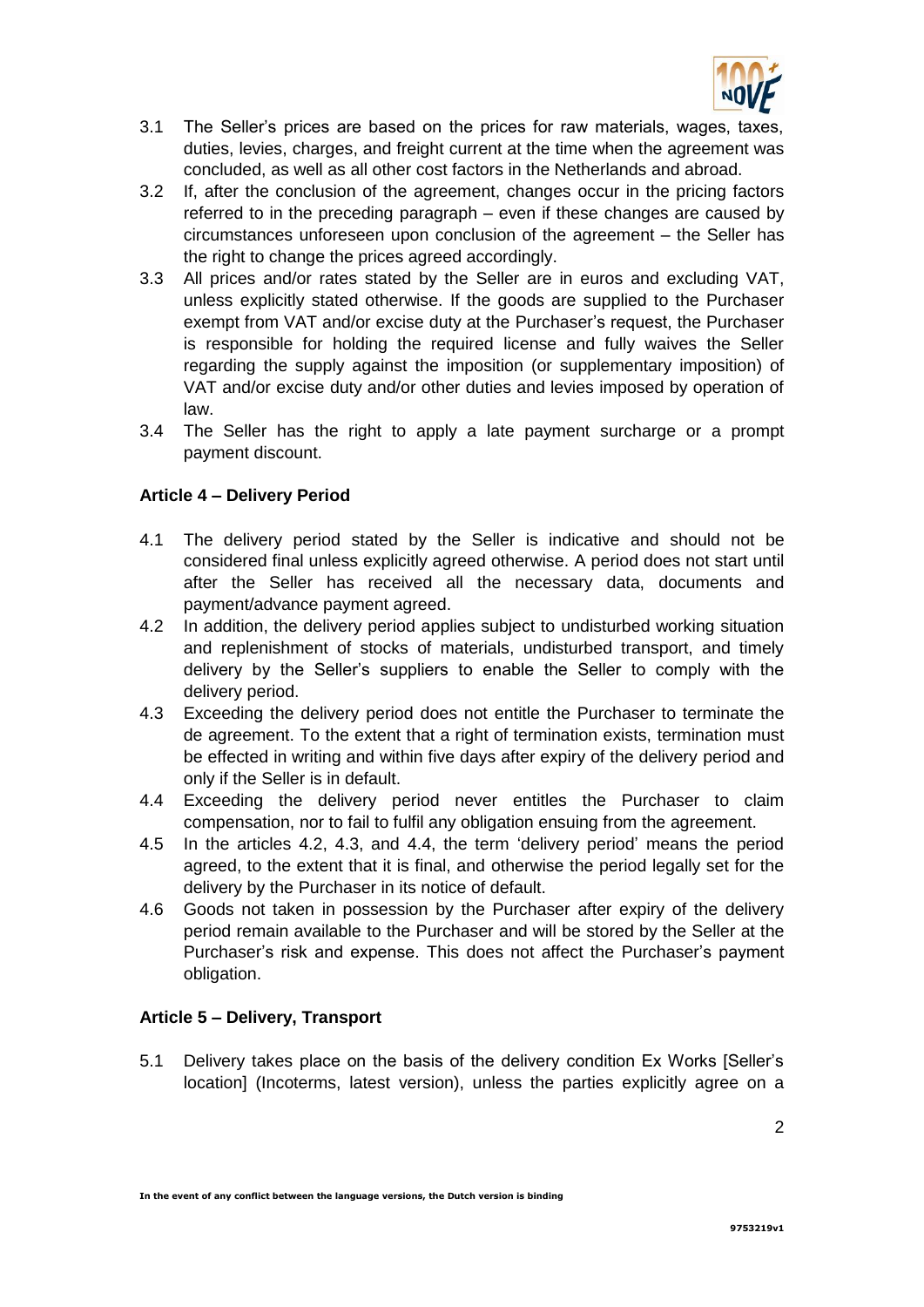

different location of delivery. If it has been agreed that transport is arranged by the Seller, this is done at the Purchaser's risk and expense.

- 5.2 Delivery is deemed to have taken place if the goods are collected by or on behalf of the Purchaser or transport is arranged by the Seller as referred to in the first paragraph, at the start of loading the means of transport used to collect or carry the goods. If explicitly agreed that the goods will be transported at the Seller's risk and expense, delivery is deemed to have taken place when the goods are presented at the location of delivery agreed with the Purchaser.
- 5.3 The Seller has the right to deliver goods sold in one batch or a quantity of goods sold in one batch in partial deliveries.
- 5.4 Upon presentment within the meaning of article 5.2, the Purchaser is obliged to immediately offer the opportunity to unload the goods in an installation suitable for this purpose or in a storage place suitable for the goods. If the Purchaser fails to renders its cooperation, all costs ensuing from this and overtime for every hour or part thereof are at the Purchaser's expense.
- 5.5 The Seller's obligation to carry is confined to the location that is reasonably accessible for the means of transport chosen by the Seller. The Purchaser is obliged to arrange further transport.
- 5.6 Weights and measures (including temperature) are determined in a binding decision in accordance with the Seller's usual method. In any other case, the weights and measures indicated by the supplying installation are normative. The Purchaser has the right to be represented at this decision and to have the goods measured and/or weighed at its own expense.
- 5.7 Markings applied by the Purchaser to indicate the maximum capacity of and liquid level in – its tanks, as well as the nature of the goods contained therein, are considered correct. The consequences of incorrect or vague marking are at the Purchaser's expense. Any damage, including environmental damage and clean-up costs, and the loss of goods supplied, caused by overfilling of the storage tanks and caused by the absence or improper functioning of the dipsticks, flow gauge or overfilling, is at the Purchaser's expense.
- 5.8 If the pump speed to be used according to the Seller is deviated from upon delivery of the goods at the Purchaser's request, any resulting damage, including damage incurred by third parties and "demurrage" is at the Purchaser's expense.
- 5.9 If the Seller deems this necessary, the Seller has the right to insure the goods to be delivered, without prior notification to the Purchaser; the insurance costs are charged on to the Purchaser at competitive rates.
- 5.10 Return shipments are at all times at the Purchaser's risk and expense.
- 5.11 The Purchaser is obliged to render its cooperation in any recall of the goods supplied and to carry out the measures required by the Seller or by the authorities. The parties will hold consultations prior to taking such measures, unless such measures must be taken immediately for reasons of urgency. The nature and extent of a recall will be determined by the Seller or, as the case may be, by the competent authority. Each party bears the costs for the deployment of staff and machinery and equipment required to carry out the recall measures.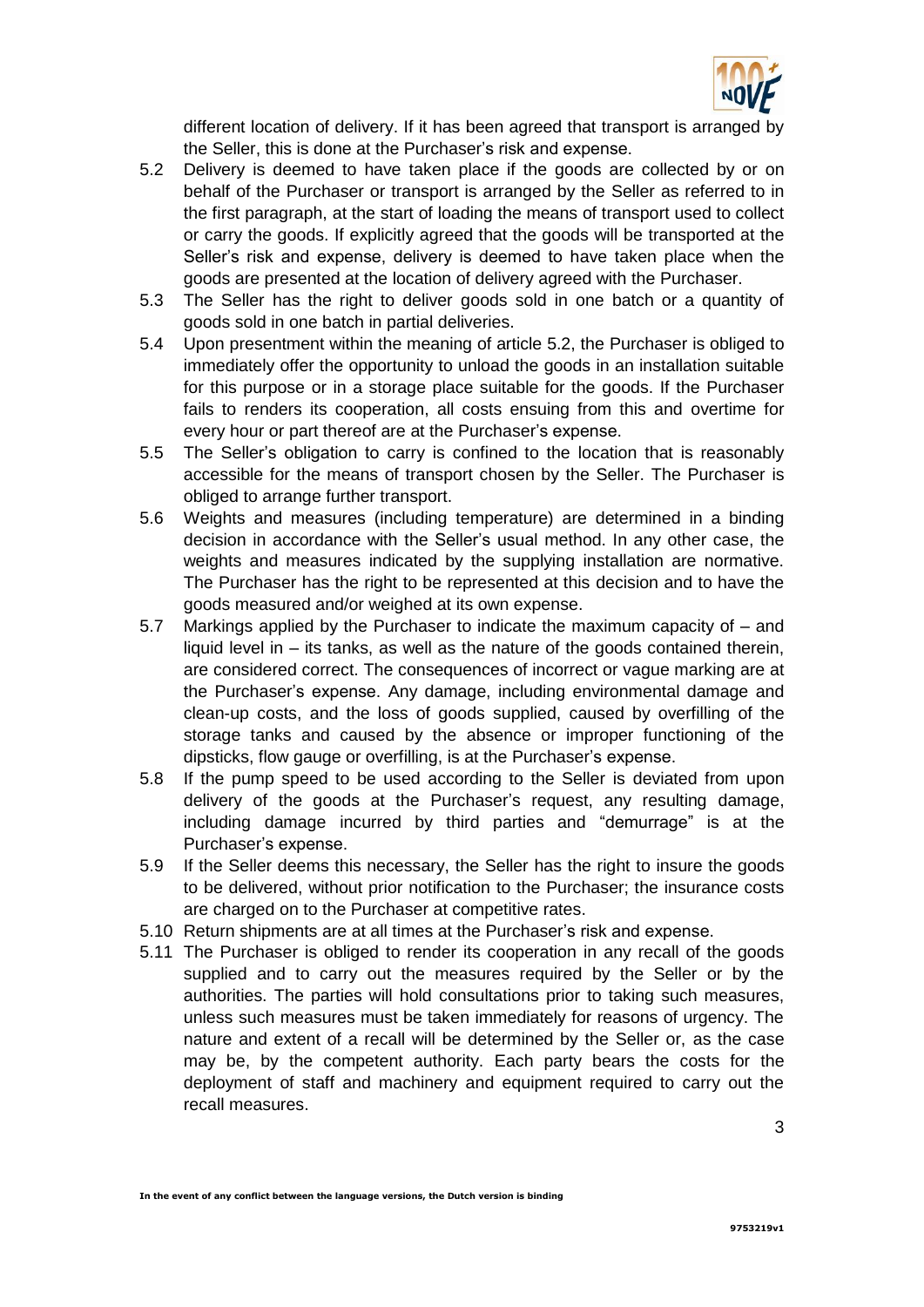

# **Article 6 – Sampling**

6.1 Only the samples taken by the Seller are binding between the parties.

# **Article 7 – Packaging**

- 7.1 Packaging is included in the price, unless agreed otherwise.
- 7.2 Packaging not included in the price is given on loan and remains the Seller's property. The provisions of article 9 are applicable.
- 7.3 Unless agreed otherwise, the Purchaser will return any packaging not included in the price to the Seller at an address designated by the Seller as soon as possible and undamaged on the basis of the delivery condition DDP [Seller's location] (Incoterms, latest version). If the Purchaser fails to do so, the Purchaser is obliged to pay the Seller the cost of new replacement packaging and the Purchaser will be liable for all fines, rental costs and/or charged that may be imposed on the Seller in connection with the failure to return packaging.

# **Article 8 – Brand**

- 8.1 Upon taking delivery of the goods, the Purchaser declares to be familiar with the intellectual property rights used by the Seller.
- 8.2 Upon resale/onward supply, the Purchaser will market the goods exclusively under the intellectual property rights established by the Seller and demand from its purchaser by way of perpetual clause that the goods be resold only under those intellectual property rights.
- 8.3 The Purchaser declares not to infringe any of the intellectual property rights established by the Seller and to inform the Seller immediately of any infringement.

### **Article 9 – Loan for Use, Lease**

- 9.1 Any materials and installations given on loan or lease or purchased under a hire-purchase contract may be used exclusively for the storage and/or processing of the goods supplied by the Seller.
- 9.2 Immediately upon or after delivery, the borrower, lessee or purchaser under a hire-purchase contract must ascertain whether the materials and installations made available are in a good state of repair. Article 11.1 applies by analogy.
- 9.3 Any materials given on loan or lease or purchased under a hire-purchase contract are at the Purchaser's risk under all circumstances. The Purchaser is obliged to have the materials and installations made available properly insured and maintained by an expert authorised to do so. All costs of insurance, use and maintenance of the materials and installations are at the Purchaser's expense.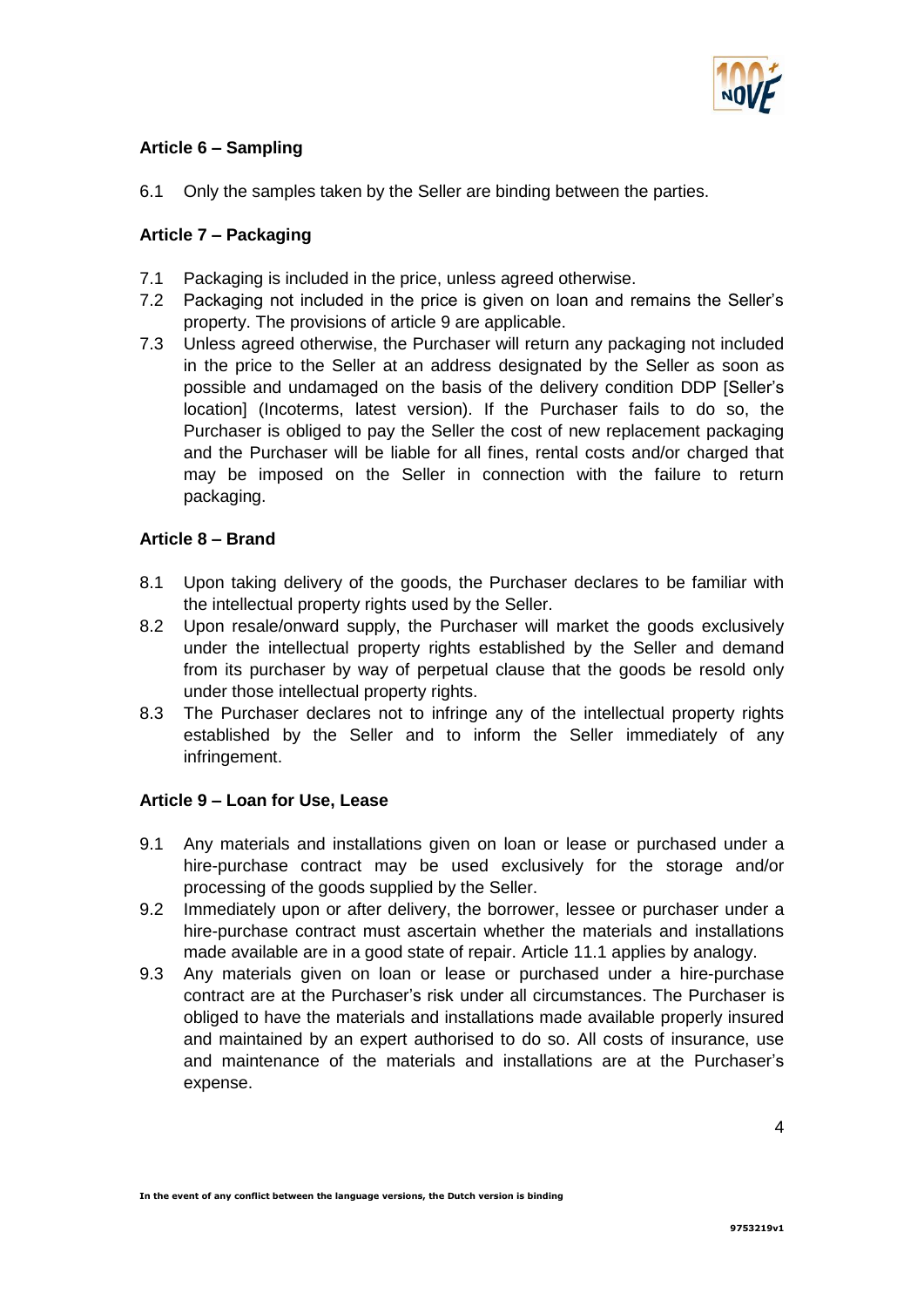

- 9.4 If the Purchaser acts in violation of its obligation(s) ensuing from article 9.1 and/or 9.3, the Seller has the right to terminate the agreement with immediate effect and will hold the Purchaser liable for all loss and costs.
- 9.5 In the case referred to in the preceding paragraph, and as soon as the period for which the materials and installations were given on loan or lease has expired, the Purchaser is obliged to make the materials and installations immediately available to the Seller at a location to be designated by the Seller clean, empty, and in a good state of repair, DDP [Seller's location] (Incoterms, latest version), in default of which the Purchaser will be liable for all damage and costs.

### **Article 10 –Seller's Liability**

- 10.1 The Purchaser is and remains fully responsible at all times for the reliability and safety of its own installations, mechanisms, and goods.
- 10.2 The Seller is not liable for any damage resulting from errors or unlawful acts by itself, its employees or any other persons engaged by or on behalf of the Seller in the execution of the agreement concluded with the Purchaser, unless it is an error made or unlawful act committed by persons that can be considered to be bodies of its company or executive officers and the Purchaser also proves that it constitutes intent or gross negligence of such persons.
- 10.3 The Seller does not guarantee the suitability of the goods and services supplied or made available by it or of the goods made available for a special purpose.
- 10.4 The Seller is not liable for any damage resulting from or directly or indirectly related to the use of alternative or biological fuels, irrespective of whether it concerns an addition of such fuels or the supply of pure biological fuels.
- 10.5 Seller is not liable for any damage resulting from its recommendations for use, unless the recommendations are provided by persons that can be considered to be bodies of its company or executive officers and the Purchaser also proves that it constitutes intent or gross negligence of such persons.
- 10.6 The Seller is not liable for any damage, resulting directly or indirectly from defects in goods supplied or made available by the Seller or goods used in the execution of the agreement or resulting from a non-standard quality of the goods supplied by the Seller, unless mandatory provisions stipulate otherwise. In that case, the Seller's obligation to pay damages does not exceed the amount to which the Seller is obliged pursuant to the law.
- 10.7 Except to the extent that mandatory provisions as referred to article 10.6 stipulate otherwise, any liability of the Seller is always limited to the lower amount of:
	- a. the invoice amount or, in the absence thereof, the value of the performance agreed;
	- b. in the event of partial deliveries the invoice amount or, in the absence thereof, the value of the performance concerned;
	- c. the amount covered by an insurance policy, if and in so far as the Seller is insured against the liability concerned,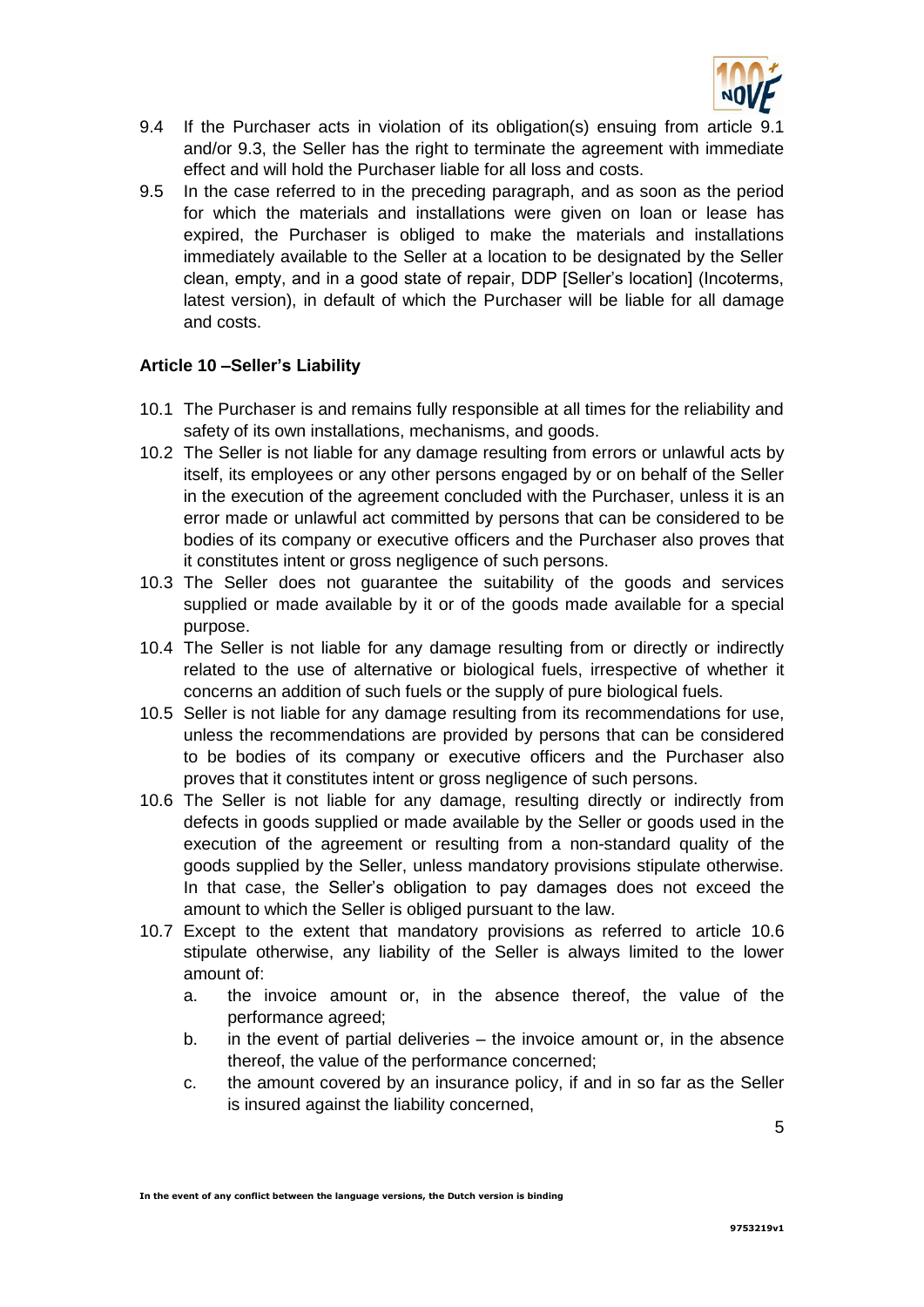

10.8 The term "damage" is understood to mean damage or loss of whatever nature, including but not limited to damage to property, environmental damage, indirect loss or damage, loss of profits, costs, fines, consequential damage or loss, and everything whatever named and however caused.

# **Article 11 – Complaints**

- 11.1 Immediately upon or after the delivery, the Purchaser is obliged to inspect the goods delivered. Any complaints from the Purchaser about the quality of the goods delivered must be submitted to the Seller immediately and in writing and any complaints about the quality of the delivery and/or of the goods delivered must in any case be reported to the Seller within 8 calendar days of the delivery or 8 calendar days after the goods have been made available to the Purchaser, respectively. If the Purchaser fails to submit a written complaint to the Seller immediately or within the aforementioned period of 8 calendar days, respectively, the goods delivered by the Seller are considered approved and accepted by the Purchaser.
- 11.2 It is not possible to submit complaints about goods that are no longer in their original state and which can consequently not be inspected by the Seller anymore and/or which have been used carelessly and improperly or which have been used for purposes other than for which the goods were designated. Any slight commercially acceptable or technically unavoidable deviations in quality and quantity do not constitute a ground to exercise means of redress.
- 11.3 If a complaint is considered justified by the Seller, the Seller has the right to credit the Purchaser with the decreased value up to a maximum of the invoice amount, instead of repairing or replacing the good delivered or delivering a supplemental quantity.
- 11.4 Any complaints about an invoice sent by the Seller (whether or not electronically) must be submitted to the Seller in writing within 8 calendar days of the invoice date. After expiry of said period, any and all claims from the Purchaser will have lapsed for this reason alone.
- 11.5 Any claim against the Seller will have lapsed, unless legal proceedings have been initiated against the Seller within 12 months of the delivery.

### **Article 12 –Purchaser's Liability**

12.1 In all cases in which the Purchaser acts in violation of a provision of the agreement and/or these terms and conditions, the Purchaser is liable for all costs and damage, whatever named, incurred or to be incurred by the Seller.

### **Article 13 – Payment**

13.1 In derogation of any payment conditions agreed upon, the Seller has the right to demand payment of the goods already delivered and/or require advance payment before it continues to supply the goods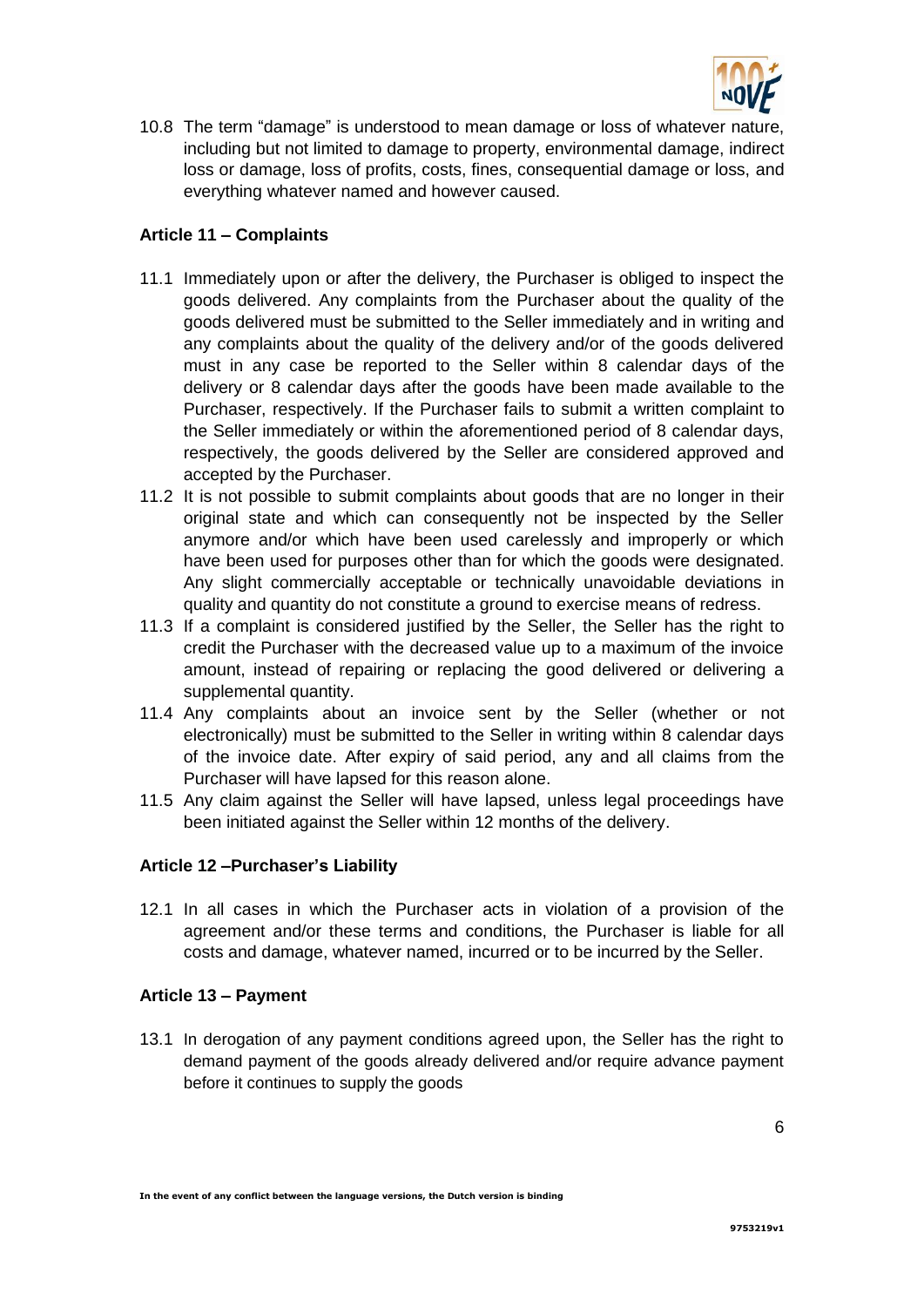

- 13.2 Payment is immediately due and payable and must have been transferred into the Seller's account on the delivery date, unless explicitly agreed otherwise or a different payment term is stated on the Seller's invoice.
- 13.3 Each payment term is final, so that the Purchaser is in default after the expiry of said term without a demand or notice of default being required.
- 13.4 In respect of payment, the Purchaser will not rely on setting off any claim which the Purchaser alleges to have against the Seller. Nor will the Purchaser be permitted to suspend its payment on the basis of any alleged counterclaim or objections regarding the execution of the agreement.
- 13.5 In case of payment by debit card or credit card, the Purchaser is responsible for having sufficient balance. If the balance appears to be insufficient for full payment, the Purchaser is obliged to provide security for the performance of its obligations. The Seller has the right to retain goods of the Purchaser, including a means of transport which has been filled up with fuel, until full payment has been effected or sufficient security has been provided, such at the Seller's discretion.
- 13.6 If the Purchaser has several financial obligations towards the Seller or if it has been agreed that the delivery will be effected in consignments and payment will be effected in instalments and the Purchaser is in default of payment in respect of one of the claims, all other claims from the Seller, including future instalments, will become immediately due and payable, without prejudice to the Seller's rights pursuant to article 13.1.
- 13.7 In the case of the failure to pay or overdue payment by the Purchaser, as well as if the Purchaser's financial situation gives cause to this, such at the Seller's sole discretion, the Seller has the right to suspend further execution of the agreements until the Purchaser has provided security for the proper payment thereof to the satisfaction of the Seller and the Seller has obtained this security.
- 13.8 In the case of the failure to pay or overdue payment, the Seller's claim will be increased by extrajudicial collection costs, including all other extrajudicial costs as well as the costs of legal assistance.
- 13.9 The Purchaser is obliged to pay the statutory commercial interest on the outstanding claim (Book 6, Section 119a of the Dutch Civil Code), from the date on which the claim became due and payable.
- 13.10In the case of orders on a call-of basis and the order has not been called off fully after six months, the Seller has the following options:
	- a. To demand full payment forthwith in advance of the goods still to be delivered and to claim compensation for any damage incurred by it;
	- b. To terminate the agreement and to claim compensation for the damage incurred by it.

### **Article 14 – E-invoicing and E-mandate**

14.1 E-invoicing is the electronic presentation of invoices by the Seller to the Purchaser. An e-invoice is an electronic invoice that complies with the applicable regulations.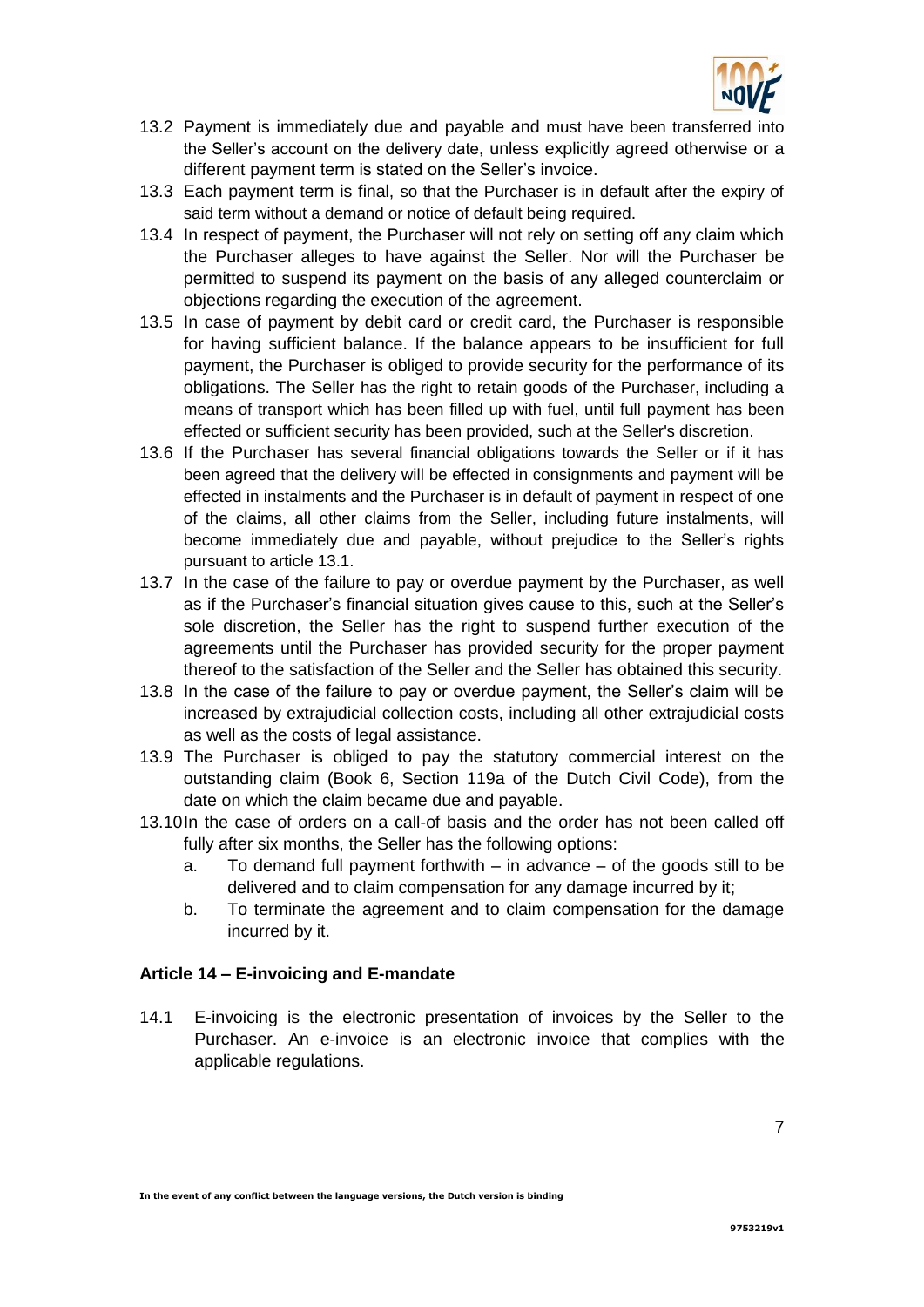

- 14.2 The Seller may offer e-invoicing to the Purchaser. Participation in e-invoicing is only possible after the Purchaser has accepted the terms and conditions set by the Seller.
- 14.3 By participating in e-invoicing, the Purchaser accepts that it will no longer receive paper invoices from the Seller. This applies to invoices sent to the invoice address as well as those sent to the invoice copy address (if applicable).
- 14.4 The Purchaser will keep any User ID(s) and password(s) secret with the greatest possible care and guarantees careful use and management thereof. If the Purchaser suspects abuse, it will immediately notify the Seller of this.
- 14.5 The Seller will grant the Purchaser access to the e-invoice online for a period to be designated by the Seller. The Purchaser is personally responsible for saving the e-invoice in an electronic format (PDF+certificate) for its records.
- 14.6 The Purchaser may always request to terminate its participation in einvoicing. After receipt of such a request, the Seller will send paper invoices again as soon as possible. The Seller may charge a fee for sending paper invoices in the future, which the Purchaser hereby explicitly accepts.
- 14.7 An e-mandate is an electronic authorisation for direct debit which complies with the applicable regulations and procedures. The Seller may offer such an electronic mandate to the Purchaser. Participation in an e-mandate is only possible after the Purchaser has accepted the terms and conditions set by the Seller.

### **Article 15 – Involuntary Liquidation**

15.1 In the event of a suspension of payments (provisional or otherwise), involuntary liquidation, cessation, or winding-up of the Purchaser's company, any claims from the Seller against the Purchaser become immediately due and payable and all obligations of the Seller in respect of the Purchaser will be suspended immediately. The Seller has the right to terminate the agreements with the Seller with immediate effect or to require execution of the relevant agreement(s), or a part thereof, in which case the Seller has the right to suspend its obligations under the relevant agreements until performance by the Purchaser has been secured sufficiently, all this without prejudice to all other rights to which the Seller is entitled.

### **Article 16 – Reservation of Ownership, Pledge**

16.1 The Seller reserves the right of ownership (or otherwise) to the goods delivered and to be delivered in the future until all claims from the Seller against the Purchaser on the basis of the delivery of those goods, or on the basis of activities performed or to be performed in relation to that delivery, including interest, charges and/or damage, have been satisfied in full.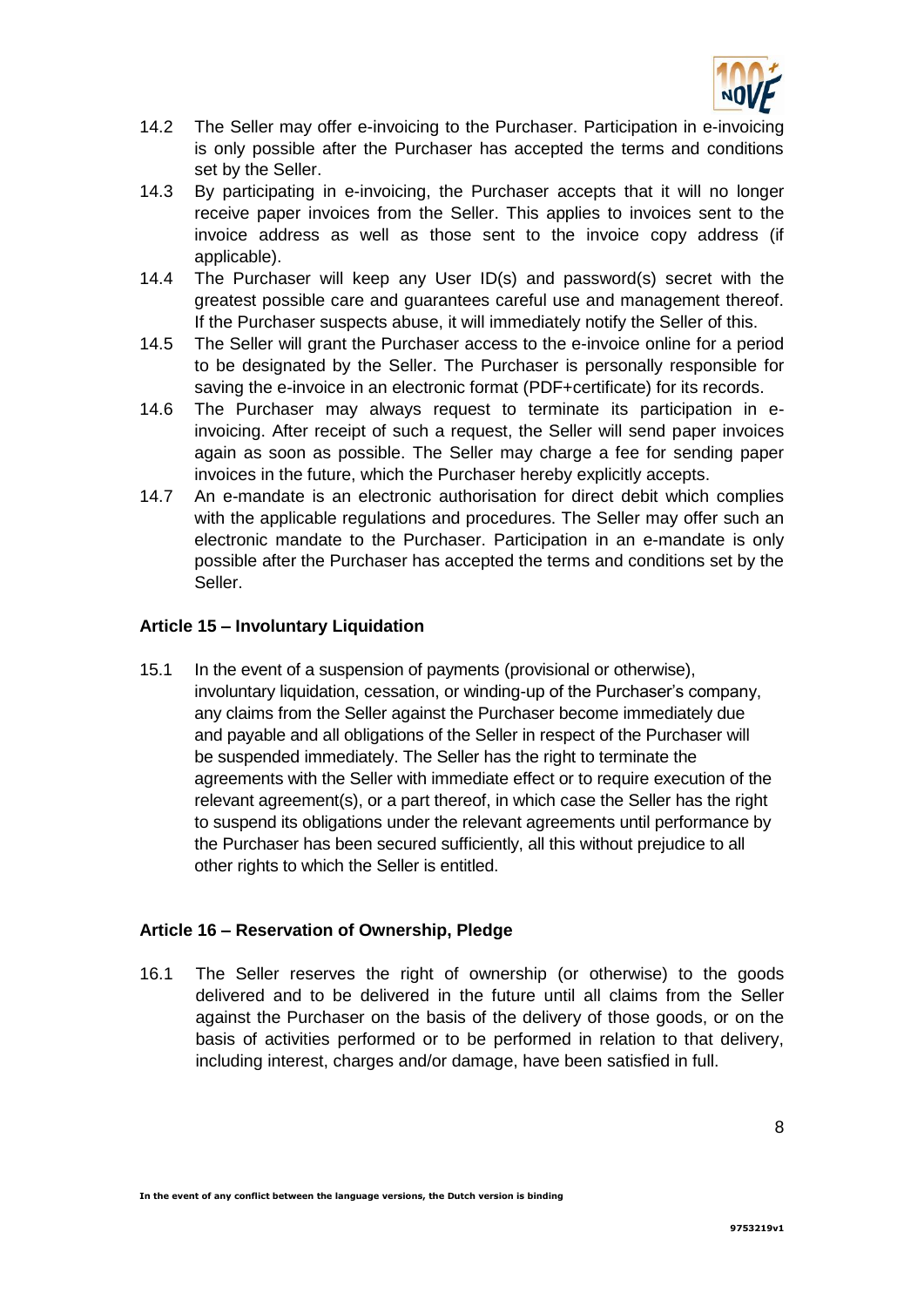

- 16.2 The reservation of ownership also applies to all claims from the Seller against the Purchaser due to the Purchaser's failure to perform one or several of its obligations ensuing from the agreement.
- 16.3 The Purchaser is obliged to maintain any goods owned by the Seller with due care. As long as the ownership of the goods delivered has not passed to the Purchaser, the Purchaser is not permitted to dispose of these goods or to grant any right to these goods to any third party unless the Seller has explicitly granted prior permission in writing to this end and unless it concerns the resale/ onward supply in the Purchaser's ordinary business operations. In that case, the Purchaser is obliged to inform the party to whom it transfers the goods of the Seller's rights of ownership.
- 16.4 If the Purchaser fails to perform its payment obligations towards the Seller or if the latter has good reasons to fear that the Purchaser will fail to perform said obligations, the Seller has the right to repossess the goods delivered under reservation of ownership, without prejudice to any further rights in respect to the Purchaser. In that case, the Purchaser irrevocably declares to render the Seller full cooperation in the repossession of the goods, including by granting the Seller access to the location where the goods are held.
- 16.5 As security for all that the Seller can or should be able to claim from the Purchaser at any time, the Purchaser pledges all its rights ensuing from the onward supply with respect to third parties to the Seller in case the goods delivered by the Seller have been supplied on by the Purchaser. By the applicability of these terms and conditions, the Purchaser grants a power of attorney to the Seller, with the right of substitution, to pledge those rights on behalf of the Purchaser to the Seller, if applicable each time repeated, and to do everything necessary in respect of that pledge. The Purchaser guarantees that it has the power to pledge and that the rights are free from rights of third parties. As soon as the Purchaser fails to perform its payment obligations towards the Seller, the Seller is obliged to inform the above-mentioned third parties of this pledge. The Purchaser is obliged to render the required cooperation to this end, in particular by immediately providing a statement on the Seller's demand listing the names and addresses of all third parties to whom the Purchaser has supplied the goods delivered by the Seller, as well as all rights the Purchaser has acquired with respect to those third parties in respect of that onward supply. If the Purchaser fails to render its cooperation on the Seller's demand, the Purchaser incurs an immediately payable penalty of twenty-five percent of the outstanding claim against the Purchaser, as well as an immediately payable penalty of five percent of the outstanding claim for each subsequent day that the Purchaser's failure continues, without prejudice to the Seller's right to claim execution in addition.

### **Article 17 – Circumstances beyond one's control**

17.1 Circumstances independent on the will or through no fault of the Seller of such a nature that execution or continued execution of the agreement cannot be reasonably required are considered circumstances beyond one's control

9

**In the event of any conflict between the language versions, the Dutch version is binding**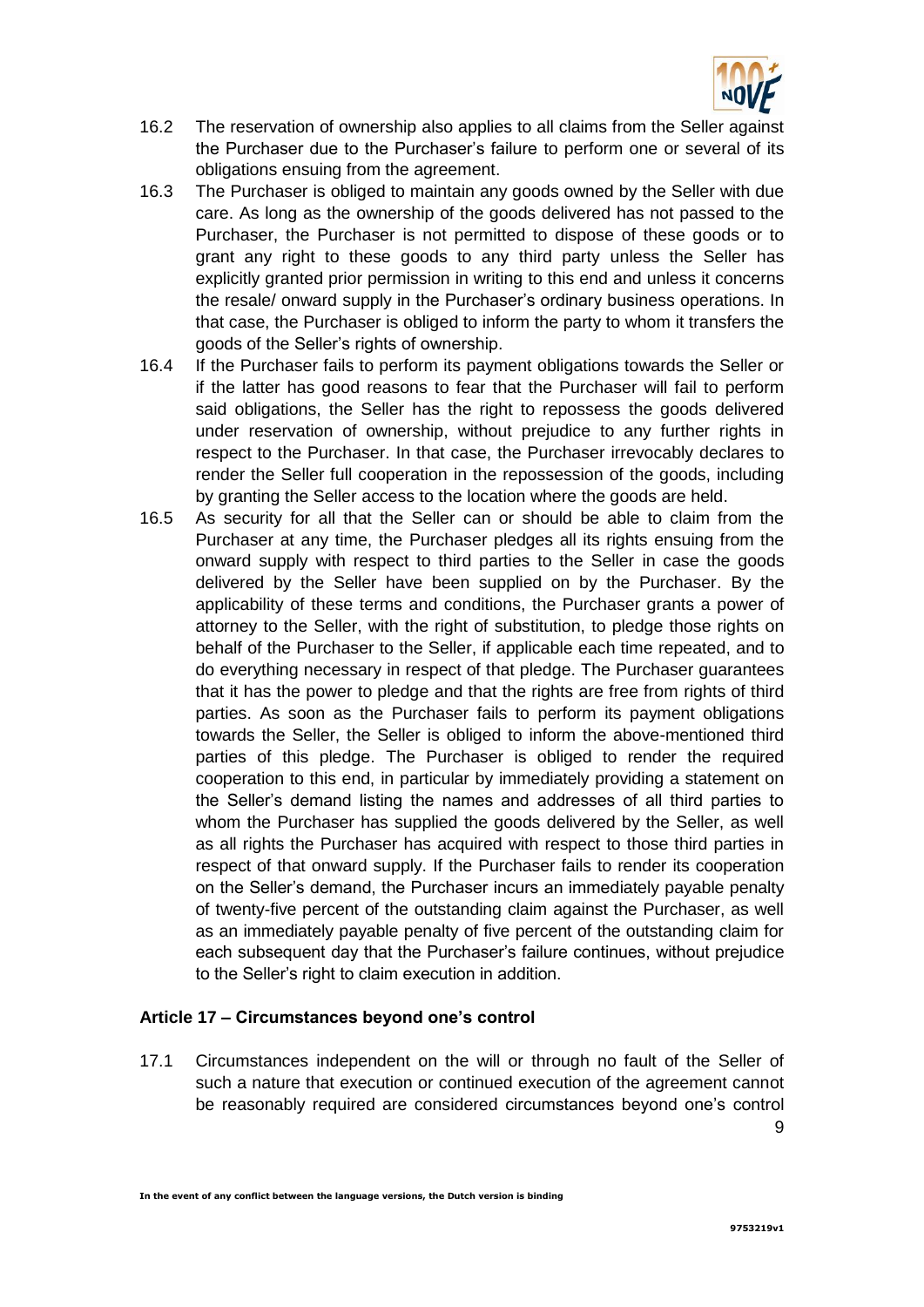

and give the Seller the right to terminate the agreement or to suspend its execution to a date to be determined by the Seller, without the Seller being obliged to pay compensation.

- 17.2 If the Seller uses its right of suspension referred to in article 17.1, the Purchaser does not have the right to terminate the agreement, unless the Purchaser can prove that earlier execution is essential for running its business. In that case, the termination must be effected in writing within no more than five days after the Seller's reliance on the suspension.
- 17.3 The circumstances referred to under article 17.1 include war; threat of war; full or partial mobilisation; vandalism; riots; uprising or disturbances; terrorist actions or the threat thereof; strikes; protests; blockades; import and export bans; commandeering of stocks at the Seller or the Seller's own suppliers by the civil or military authorities; damage caused by fire or storm, inconvenience caused by weather conditions (for instance but not confined to snow, hail, and freezing rain); floods; earthquakes or other natural disasters or calamities; traffic hold-ups or transport delays; transport ban by the authorities; strikes, boycott, vandalism and other standstills in the Seller's company or in the Seller's own supplying companies; as well as such a shortage – whether or not as a result of price increases – of the goods that the Seller cannot be required to supply, even not at a higher price.

### **Article 18 – Substitution**

18.1 Both in respect of the agreement concluded with the Purchaser and the execution of this agreement, the Seller has the right to appoint another to act in its place, to such an extent that all relevant rights and obligations will apply between the Purchaser and the party substituting for the Seller. If this situation arises, the Purchaser states that it will consent to such substitution and render its cooperation in it. The substitution is established as soon as the Seller, also on behalf of its substitute, has informed the Purchaser of this in writing.

### **Article 19 – Applicable Law and Choice of Forum**

- 19.1 All agreements between the Purchaser and the Seller are exclusively governed by Dutch law, with the Vienna Sales Convention, however, being entirely disregarded and/or not being applicable.
- 19.2 Any disputes arising in the execution of or in connection with the agreement concluded between the Purchaser and the Seller will be submitted to the competent court in the district where the Seller has its registered office. Only the Seller may opt for submitting the dispute to the competent court in the Purchaser's place of residence or business place or another competent court.

#### **Article 20 – Partial Invalidity, Conversion**